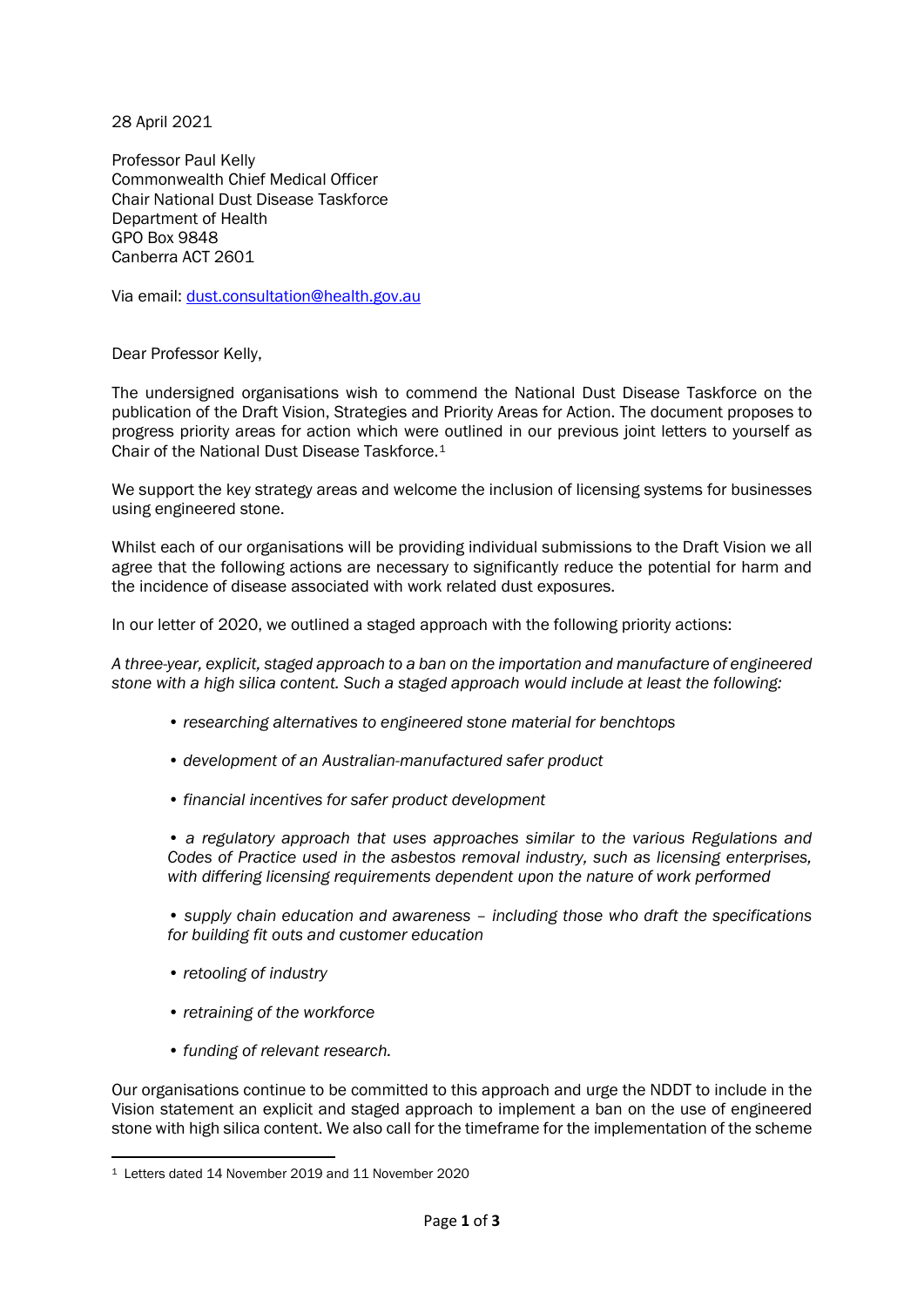## to be three years from June 2021, which is the date the NDDT Report will be delivered to government.

It has already taken nearly two years to progress to this consultation and there are still unsafe work practices occurring. It is unacceptable that workers are developing severe silicosis in the 21st century. We are in a position to be able to assist with preventing much morbidity and mortality and should do this as quickly as possible. Australia is still dealing with the legacy of asbestos and does not need a repetition of this. We must work to implement these changes as quickly as possible. Our organisations believe a clear three year staged approach, commencing June 2021, to implement a ban on the use of engineered stone with high silica content is feasible.

Our organisations will be providing individual submissions to the Draft Vision, Strategies and Priority Areas for Action and wish to reiterate the importance of action which applies the highest level of control i.e., elimination of exposures to this deadly dust.

Recent Australian evidence reinforces the need for this approach[.2](#page-1-0)

Yours sincerely,

Liam O'Brien Assistant Secretary Australian Council of Trade Unions (ACTU)



Buice Hart

Bruce Thompson President The Thoracic Society of Australia & New Zealand



Tim Driscoll Chair, Occupational and Environmental **Committee** Cancer Council Australia



Mark Brooke Chief Executive Officer Lung Foundation Australia



<span id="page-1-0"></span> $2$  We understand that updated data from the Western Australian work indicates a higher number of cases [https://www.commerce.wa.gov.au/sites/default/files/atoms/files/2\\_december\\_2020.pdf](https://protect-au.mimecast.com/s/X9o9C0YK7lsgyL4twgKpq?domain=commerce.wa.gov.au) -

[https://theconversation.com/renovating-your-kitchen-help-australias-tradies-avoid-silicosis-by-not-choosing-artificial](https://theconversation.com/renovating-your-kitchen-help-australias-tradies-avoid-silicosis-by-not-choosing-artificial-stone-156208)[stone-156208](https://theconversation.com/renovating-your-kitchen-help-australias-tradies-avoid-silicosis-by-not-choosing-artificial-stone-156208)

[https://www.smh.com.au/national/ban-on-popular-benchtops-being-considered-as-wave-of-deadly-illness-sparks](https://protect-au.mimecast.com/s/Bge9CK1DyWuM7mLuM1vRg?domain=smh.com.au)[alarm-20210416-p57jxy.html](https://protect-au.mimecast.com/s/Bge9CK1DyWuM7mLuM1vRg?domain=smh.com.au)